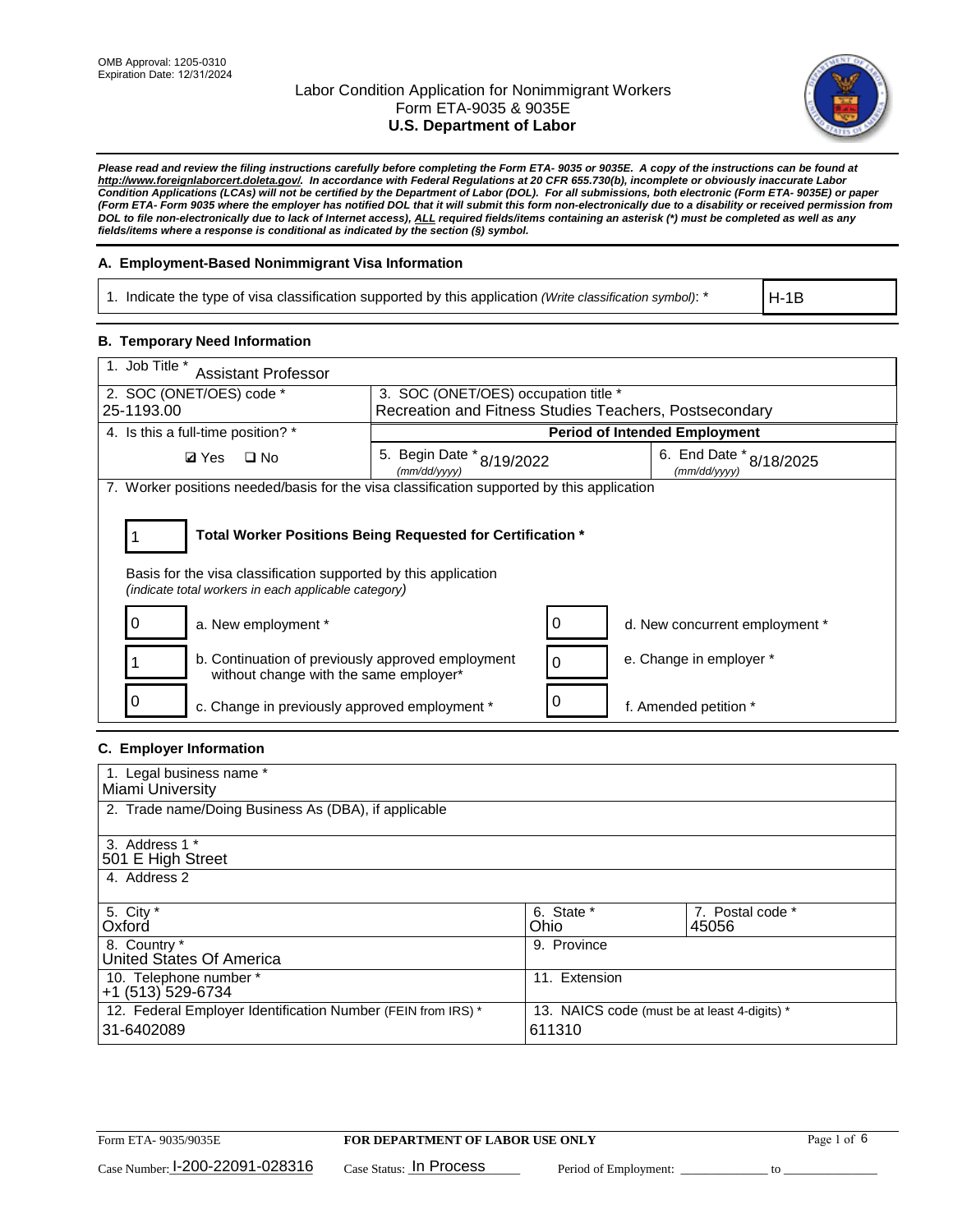

## **D. Employer Point of Contact Information**

**Important Note**: The information contained in this Section must be that of an employee of the employer who is authorized to act on behalf of the employer in labor certification matters. The information in this Section must be different from the agent or attorney information listed in Section E, unless the attorney is an employee of the employer.

| 1. Contact's last (family) name *                       | 2. First (given) name * |                     | 3. Middle name(s)         |
|---------------------------------------------------------|-------------------------|---------------------|---------------------------|
| Smart                                                   | Aimee                   |                     | M                         |
| 4. Contact's job title *<br>Paralegal                   |                         |                     |                           |
| 5. Address 1 *<br>Miami University                      |                         |                     |                           |
| 6. Address 2<br>501 E High Street, 205 B Roudebush Hall |                         |                     |                           |
| 7. City *<br>Oxford                                     |                         | 8. State *<br>Ohio  | 9. Postal code *<br>45056 |
| 10. Country *<br>United States Of America               |                         | 11. Province        |                           |
| 12. Telephone number *                                  | Extension<br>13.        | 14. E-Mail address  |                           |
| +1 (513) 529-6734                                       |                         | smarta2@miamioh.edu |                           |

## **E. Attorney or Agent Information (If applicable)**

**Important Note**: The employer authorizes the attorney or agent identified in this section to act on its behalf in connection with the filing of this application.

| 1. Is the employer represented by an attorney or agent in the filing of this application? *<br>If "Yes," complete the remainder of Section E below. |                         |                    |                                                      |       | <b>Ø</b> Yes      | $\Box$ No |
|-----------------------------------------------------------------------------------------------------------------------------------------------------|-------------------------|--------------------|------------------------------------------------------|-------|-------------------|-----------|
| 2. Attorney or Agent's last (family) name §                                                                                                         | 3. First (given) name § |                    |                                                      |       | 4. Middle name(s) |           |
| Woodard                                                                                                                                             | John                    |                    |                                                      |       |                   |           |
| 5. Address 1 §<br>501 E High Street                                                                                                                 |                         |                    |                                                      |       |                   |           |
| 6. Address 2                                                                                                                                        |                         |                    |                                                      |       |                   |           |
| 7. City §<br>Oxford                                                                                                                                 |                         | 8. State §<br>Ohio |                                                      | 45056 | 9. Postal code §  |           |
| 10. Country §<br>United States Of America                                                                                                           |                         | 11. Province       |                                                      |       |                   |           |
| 12. Telephone number §                                                                                                                              | 13. Extension           |                    | 14. E-Mail address                                   |       |                   |           |
| +1 (513) 529-6734                                                                                                                                   |                         |                    | woodarje@miamioh.edu                                 |       |                   |           |
| 15. Law firm/Business name §                                                                                                                        |                         |                    | 16. Law firm/Business FEIN §                         |       |                   |           |
| Miami University/Office of General Counsel                                                                                                          |                         |                    | 31-6402089                                           |       |                   |           |
| 17. State Bar number (only if attorney) §                                                                                                           |                         |                    | 18. State of highest court where attorney is in good |       |                   |           |
| 0085959                                                                                                                                             |                         | Ohio               | standing (only if attorney) §                        |       |                   |           |
| 19. Name of the highest State court where attorney is in good standing (only if attorney) §                                                         |                         |                    |                                                      |       |                   |           |
| Supreme Court of Ohio                                                                                                                               |                         |                    |                                                      |       |                   |           |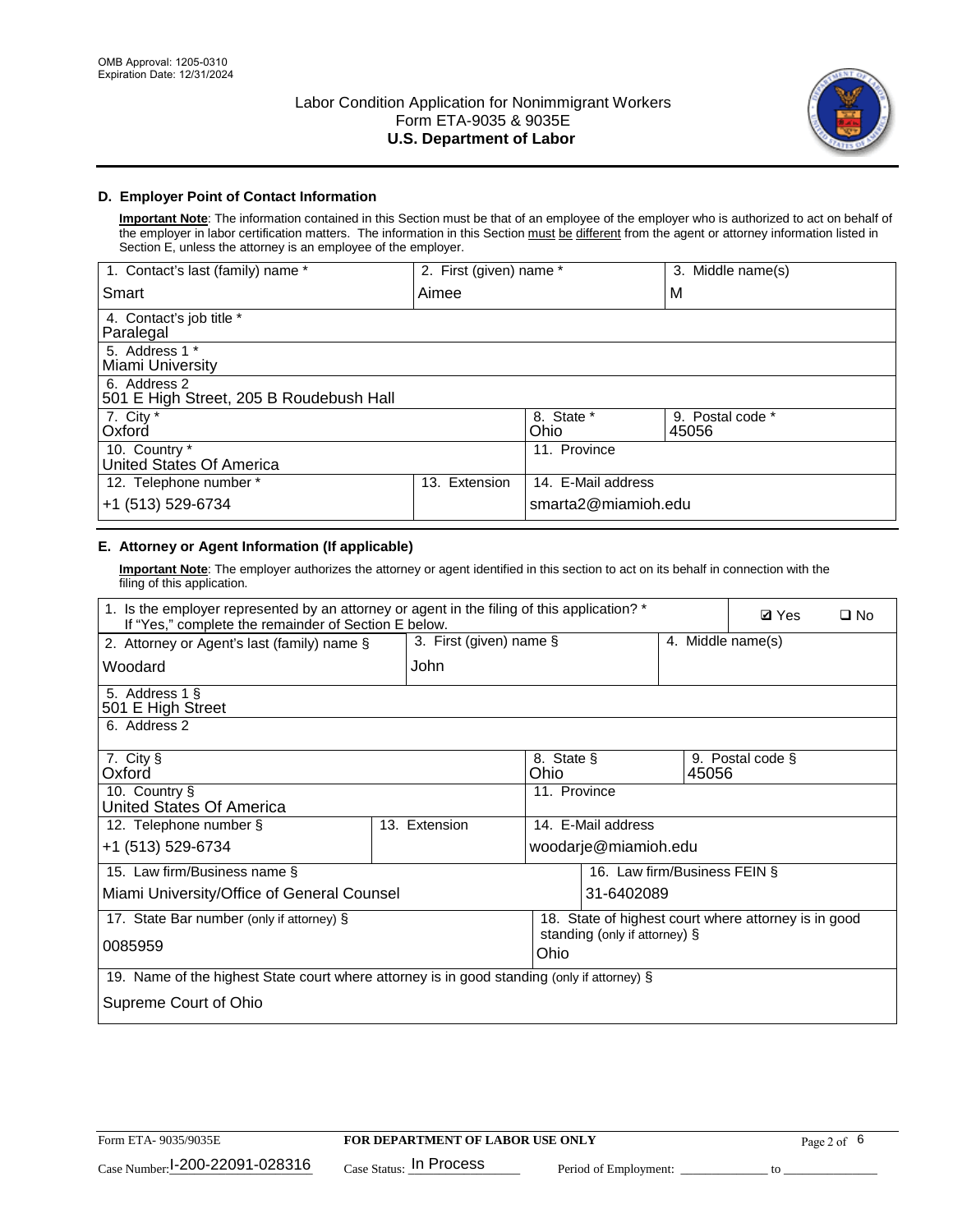

#### **F. Employment and Wage Information**

**Important Note**: The employer must define the intended place(s) of employment with as much geographic specificity as possible. Each intended place(s) of employment listed below must be the worksite or physical location where the work will actually be performed and cannot be a P.O. Box. The employer must identify all intended places of employment, including those of short duration, on the LCA. 20 CFR 655.730(c)(5). If the employer is submitting this form non-electronically and the work is expected to be performed in more than one location, an attachment must be submitted in order to complete this section. An employer has the option to use either a single Form ETA-9035/9035E or multiple forms to disclose all intended places of employment. If the employer has more than ten (10) intended places of employment at the time of filing this application, the employer must file as many additional LCAs as are necessary to list all intended places of employment. See the form instructions for further information about identifying all intended places of employment.

#### a.*Place of Employment Information* 1

| 1. Enter the estimated number of workers that will perform work at this place of employment under<br>the LCA.* |                                                                                                                                |  |                                          | 1                        |  |             |  |
|----------------------------------------------------------------------------------------------------------------|--------------------------------------------------------------------------------------------------------------------------------|--|------------------------------------------|--------------------------|--|-------------|--|
|                                                                                                                | 2. Indicate whether the worker(s) subject to this LCA will be placed with a secondary entity at this<br>place of employment. * |  |                                          |                          |  | <b>Z</b> No |  |
|                                                                                                                | 3. If "Yes" to question 2, provide the legal business name of the secondary entity. §                                          |  |                                          |                          |  |             |  |
|                                                                                                                | 4. Address 1 *<br>Department of Sports Leadership and Managements                                                              |  |                                          |                          |  |             |  |
|                                                                                                                | 5. Address 2<br>Miami University                                                                                               |  |                                          |                          |  |             |  |
| 6. City $*$<br>Oxford                                                                                          |                                                                                                                                |  | 7. County *<br><b>Butler</b>             |                          |  |             |  |
| Ohio                                                                                                           | 8. State/District/Territory *                                                                                                  |  | 9. Postal code *<br>45056                |                          |  |             |  |
|                                                                                                                | 10. Wage Rate Paid to Nonimmigrant Workers *                                                                                   |  | 10a. Per: (Choose only one)*             |                          |  |             |  |
|                                                                                                                | From $\frac{1}{3}$ 34910 00 To: $\frac{1}{3}$<br>76000 00                                                                      |  | □ Hour □ Week □ Bi-Weekly □ Month ☑ Year |                          |  |             |  |
|                                                                                                                | 11. Prevailing Wage Rate *                                                                                                     |  | 11a. Per: (Choose only one)*             |                          |  |             |  |
|                                                                                                                | $\sin 34910$ 00                                                                                                                |  | □ Hour □ Week □ Bi-Weekly □ Month ☑ Year |                          |  |             |  |
|                                                                                                                | Questions 12-14. Identify the source used for the prevailing wage (PW) (check and fully complete only one): *                  |  |                                          |                          |  |             |  |
| 12.<br>$\mathcal{L}_{\mathcal{A}}$                                                                             | A Prevailing Wage Determination (PWD) issued by the Department of Labor                                                        |  |                                          | a. PWD tracking number § |  |             |  |
| 13.<br>$\mathbf v$                                                                                             | A PW obtained independently from the Occupational Employment Statistics (OES) Program                                          |  |                                          |                          |  |             |  |
|                                                                                                                | a. Wage Level (check one): §                                                                                                   |  |                                          | b. Source Year §         |  |             |  |
|                                                                                                                | ☑ ⊧<br>□⊪<br>$\square$ $\square$<br>$\Box$ IV<br>$\Box$ N/A                                                                    |  |                                          | 7/1/2021 - 6/30/2022     |  |             |  |
| 14.                                                                                                            | A PW obtained using another legitimate source (other than OES) or an independent authoritative source                          |  |                                          |                          |  |             |  |
|                                                                                                                | a. Source Type (check one): §<br>$\Box$ CBA<br>$\Box$ DBA<br>$\square$ SCA<br>$\Box$ Other/ PW Survey                          |  |                                          | b. Source Year §         |  |             |  |
|                                                                                                                | c. If responded "Other/ PW Survey" in question 14.a, enter the name of the survey producer or publisher §                      |  |                                          |                          |  |             |  |
|                                                                                                                |                                                                                                                                |  |                                          |                          |  |             |  |
|                                                                                                                | d. If responded "Other/ PW Survey" in question 14.a, enter the title or name of the PW survey §                                |  |                                          |                          |  |             |  |
|                                                                                                                |                                                                                                                                |  |                                          |                          |  |             |  |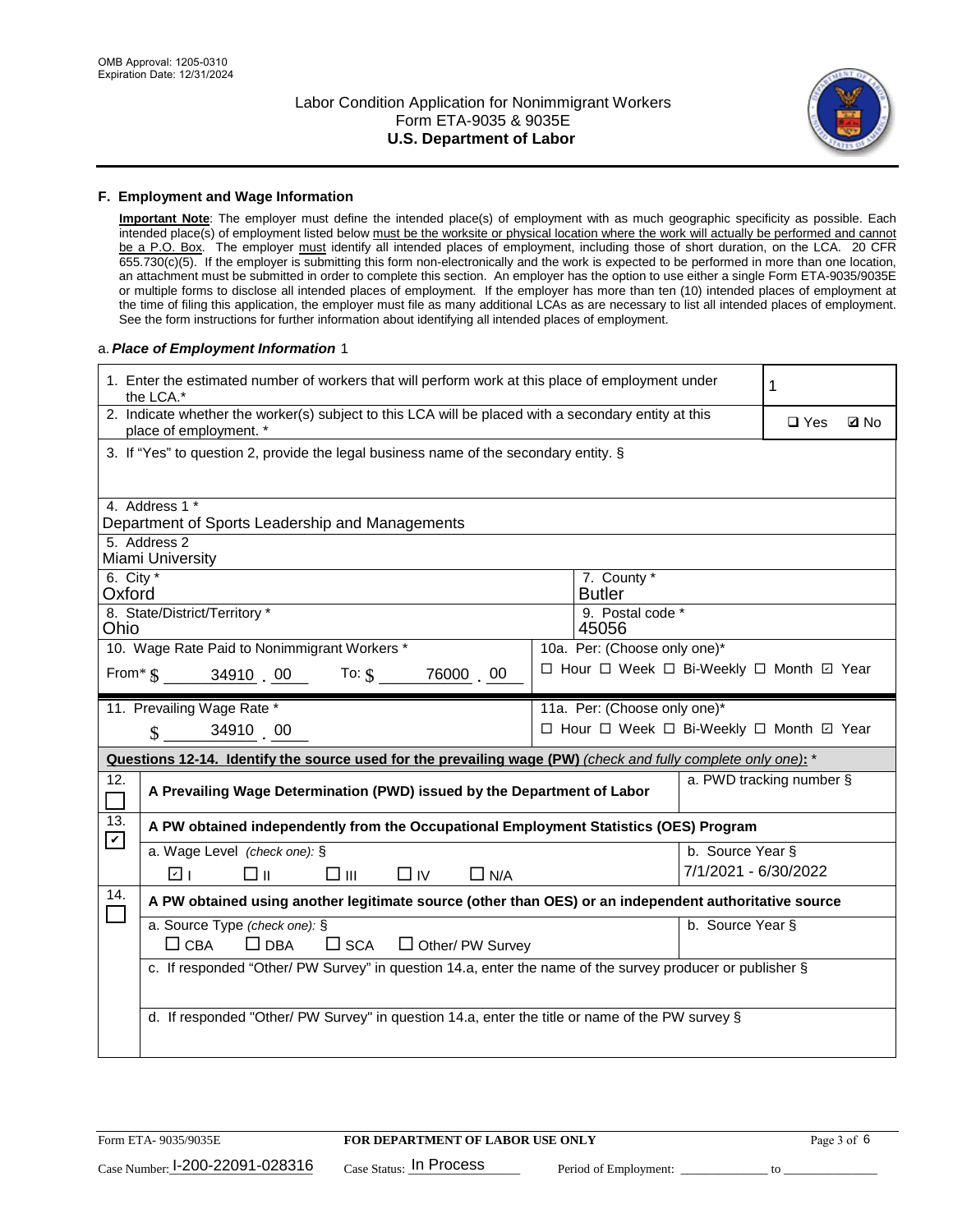

## **G. Employer Labor Condition Statements**

! *Important Note:* In order for your application to be processed, you MUST read Section G of the Form ETA-9035CP - General Instructions for the 9035 & 9035E under the heading "Employer Labor Condition Statements" and agree to all four (4) labor condition statements summarized below:

- (1) **Wages:** The employer shall pay nonimmigrant workers at least the prevailing wage or the employer's actual wage, whichever is higher, and pay for non-productive time. The employer shall offer nonimmigrant workers benefits and eligibility for benefits provided as compensation for services on the same basis as the employer offers to U.S. workers. The employer shall not make deductions to recoup a business expense(s) of the employer including attorney fees and other costs connected to the performance of H-1B, H-1B1, or E-3 program functions which are required to be performed by the employer. This includes expenses related to the preparation and filing of this LCA and related visa petition information. 20 CFR 655.731;
- (2) **Working Conditions:** The employer shall provide working conditions for nonimmigrants which will not adversely affect the working conditions of workers similarly employed. The employer's obligation regarding working conditions shall extend for the duration of the validity period of the certified LCA or the period during which the worker(s) working pursuant to this LCA is employed by the employer, whichever is longer. 20 CFR 655.732;
- (3) **Strike, Lockout, or Work Stoppage:** At the time of filing this LCA, the employer is not involved in a strike, lockout, or work stoppage in the course of a labor dispute in the occupational classification in the area(s) of intended employment. The employer will notify the Department of Labor within 3 days of the occurrence of a strike or lockout in the occupation, and in that event the LCA will not be used to support a petition filing with the U.S. Citizenship and Immigration Services (USCIS) until the DOL Employment and Training Administration (ETA) determines that the strike or lockout has ended. 20 CFR 655.733; and
- (4) **Notice:** Notice of the LCA filing was provided no more than 30 days before the filing of this LCA or will be provided on the day this LCA is filed to the bargaining representative in the occupation and area of intended employment, or if there is no bargaining representative, to workers in the occupation at the place(s) of employment either by electronic or physical posting. This notice was or will be posted for a total period of 10 days, except that if employees are provided individual direct notice by e-mail, notification need only be given once. A copy of the notice documentation will be maintained in the employer's public access file. A copy of this LCA will be provided to each nonimmigrant worker employed pursuant to the LCA. The employer shall, no later than the date the worker(s) report to work at the place(s) of employment, provide a signed copy of the certified LCA to the worker(s) working pursuant to this LCA. 20 CFR 655.734.

1. **I have read and agree to** Labor Condition Statements 1, 2, 3, and 4 above and as fully explained in Section G of the Form ETA-9035CP – General Instructions for the 9035 & 9035E and the Department's regulations at 20 CFR 655 Subpart H. \*

**Ø**Yes ロNo

#### **H. Additional Employer Labor Condition Statements –H-1B Employers ONLY**

!**Important Note***:* In order for your H-1B application to be processed, you MUST read Section H – Subsection 1 of the Form ETA 9035CP – General Instructions for the 9035 & 9035E under the heading "Additional Employer Labor Condition Statements" and answer the questions below.

#### *a. Subsection 1*

| 1. At the time of filing this LCA, is the employer H-1B dependent? §                                                                                                                                                                                                    |  |            | ⊡ No      |            |
|-------------------------------------------------------------------------------------------------------------------------------------------------------------------------------------------------------------------------------------------------------------------------|--|------------|-----------|------------|
| 2. At the time of filing this LCA, is the employer a willful violator? $\S$                                                                                                                                                                                             |  |            | ⊡ No      |            |
| 3. If "Yes" is marked in questions H.1 and/or H.2, you must answer "Yes" or "No" regarding<br>whether the employer will use this application ONLY to support H-1B petitions or extensions of<br>status for exempt H-1B nonimmigrant workers? §                          |  |            | $\Box$ No |            |
| 4. If "Yes" is marked in question H.3, identify the statutory basis for the<br>$\Box$ \$60,000 or higher annual wage<br>exemption of the H-1B nonimmigrant workers associated with this<br>$\Box$ Master's Degree or higher in related specialty<br>$\Box$ Both<br>LCA. |  |            |           |            |
| H-1B Dependent or Willful Violator Employers -Master's Degree or Higher Exemptions ONLY                                                                                                                                                                                 |  |            |           |            |
| 5. Indicate whether a completed Appendix A is attached to this LCA covering any H-1B<br>nonimmigrant worker for whom the statutory exemption will be based <b>ONLY</b> on attainment of a<br>Master's Degree or higher in related specialty. §                          |  | $\Box$ Yes | ⊡ No      | $\Box$ N/A |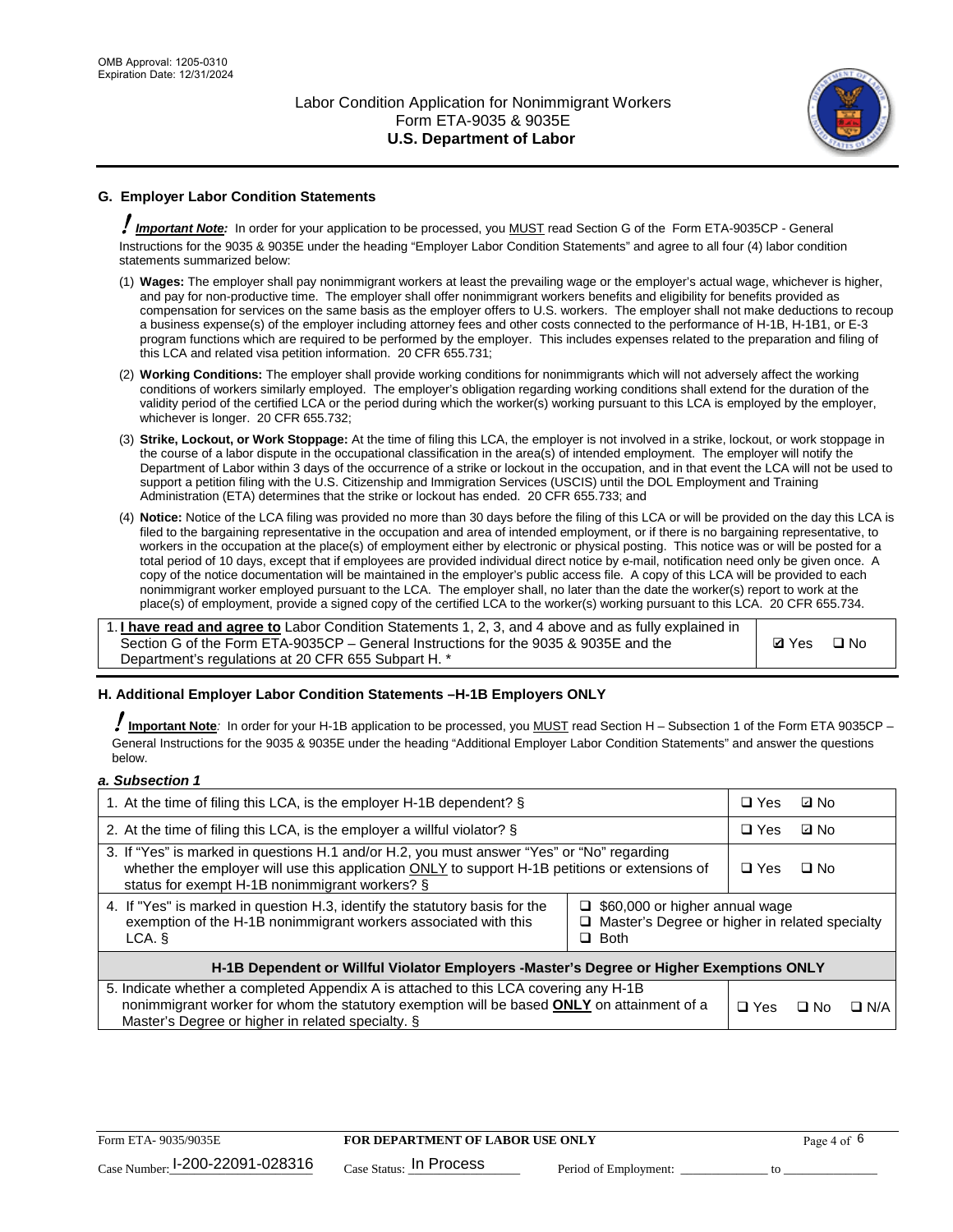

**If you marked "Yes" to questions H.a.1 (H-1B dependent) and/or H.a.2 (H-1B willful violator) and "No" to question H.a.3 (exempt H-1B nonimmigrant workers), you MUST read Section H – Subsection 2 of the Form ETA 9035CP – General Instructions for the 9035 & 9035E under the heading "Additional Employer Labor Condition Statements" and indicate your agreement to all three (3) additional statements summarized below.**

#### *b. Subsection 2*

- A. **Displacement:** An H-1B dependent or willful violator employer is prohibited from displacing a U.S. worker in its own workforce within the period beginning 90 days before and ending 90 days after the date of filing of the visa petition. 20 CFR 655.738(c);
- B. **Secondary Displacement:** An H-1B dependent or willful violator employer is prohibited from placing an H-1B nonimmigrant worker(s) with another/secondary employer where there are indicia of an employment relationship between the nonimmigrant worker(s) and that other/secondary employer (thus possibly affecting the jobs of U.S. workers employed by that other employer), unless and until the employer subject to this LCA makes the inquiries and/or receives the information set forth in 20 CFR 655.738(d)(5) concerning that other/secondary employer's displacement of similarly employed U.S. workers in its workforce within the period beginning 90 days before and ending 90 days after the date of such placement. 20 CFR 655.738(d). Even if the required inquiry of the secondary employer is made, the H-1B dependent or willful violator employer will be subject to a finding of a violation of the secondary displacement prohibition if the secondary employer, in fact, displaces any U.S. worker(s) during the applicable time period; and
- C. **Recruitment and Hiring:** Prior to filing this LCA or any petition or request for extension of status for nonimmigrant worker(s) supported by this LCA, the H-1B dependent or willful violator employer must take good faith steps to recruit U.S. workers for the job(s) using procedures that meet industry-wide standards and offer compensation that is at least as great as the required wage to be paid to the nonimmigrant worker(s) pursuant to 20 CFR 655.731(a). The employer must offer the job(s) to any U.S. worker who applies and is equally or better qualified for the job than the nonimmigrant worker. 20 CFR 655.739.

| 6. I have read and agree to Additional Employer Labor Condition Statements A, B, and C above and |       |           |
|--------------------------------------------------------------------------------------------------|-------|-----------|
| as fully explained in Section H – Subsections 1 and 2 of the Form ETA 9035CP – General           | □ Yes | $\Box$ No |
| Instructions for the 9035 & 9035 E and the Department's regulations at 20 CFR 655 Subpart H. §   |       |           |

#### **I. Public Disclosure Information**

! **Important Note***:* You must select one or both of the options listed in this Section.

**sqrt** Employer's principal place of business □ Place of employment

#### **J. Notice of Obligations**

A. Upon receipt of the certified LCA, the employer must take the following actions:

- o Print and sign a hard copy of the LCA if filing electronically (20 CFR 655.730(c)(3));<br>
Maintain the original signed and certified LCA in the employer's files (20 CFR 655.7
- Maintain the original signed and certified LCA in the employer's files (20 CFR 655.705(c)(2); 20 CFR 655.730(c)(3); and 20 CFR 655.760); and
- o Make a copy of the LCA, as well as necessary supporting documentation required by the Department of Labor regulations, available for public examination in a public access file at the employer's principal place of business in the U.S. or at the place of employment within one working day after the date on which the LCA is filed with the Department of Labor (20 CFR 655.705(c)(2) and 20 CFR 655.760).
- B. The employer must develop sufficient documentation to meet its burden of proof with respect to the validity of the statements made in its LCA and the accuracy of information provided, in the event that such statement or information is challenged (20 CFR 655.705(c)(5) and 20 CFR 655.700(d)(4)(iv)).
- C. The employer must make this LCA, supporting documentation, and other records available to officials of the Department of Labor upon request during any investigation under the Immigration and Nationality Act (20 CFR 655.760 and 20 CFR Subpart I).

*I declare under penalty of perjury that I have read and reviewed this application and that to the best of my knowledge, the*  information contained therein is true and accurate. I understand that to knowingly furnish materially false information in the *preparation of this form and any supplement thereto or to aid, abet, or counsel another to do so is a federal offense punishable by fines, imprisonment, or both (18 U.S.C. 2, 1001,1546,1621).*

| 1. Last (family) name of hiring or designated official * 2. First (given) name of hiring or designated official * 3. Middle initial § |  |
|---------------------------------------------------------------------------------------------------------------------------------------|--|
| Ruth                                                                                                                                  |  |
|                                                                                                                                       |  |
| 6. Date signed *                                                                                                                      |  |
|                                                                                                                                       |  |